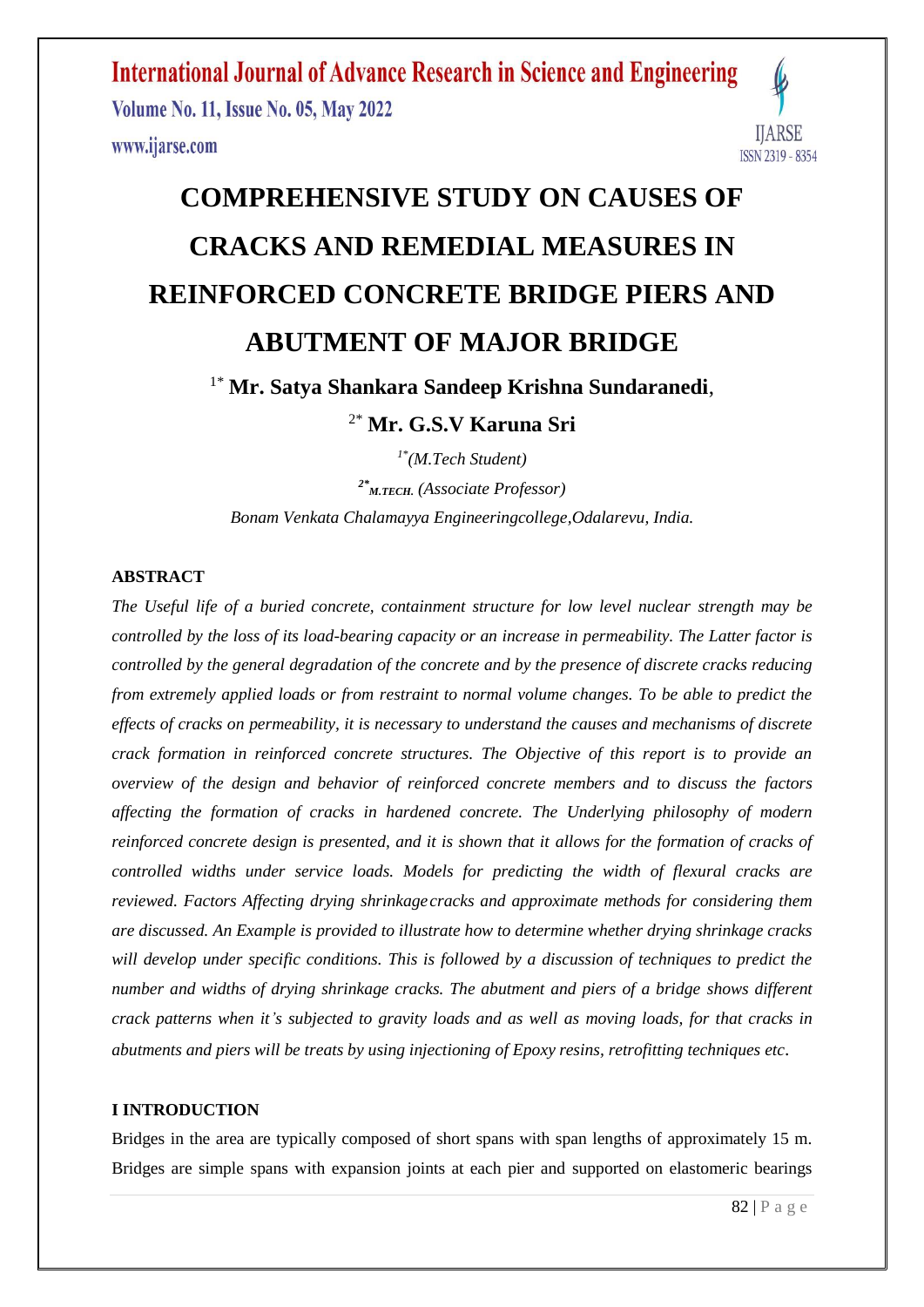#### www.ijarse.com



with no continuity of the superstructure or any fixity at the intermediate diaphragms. L-shaped abutments are typical for all newer concrete and older masonry bridges. The substructure of most bridges is wall piers supported on shallow foundations with no consideration for ductility. Use of deep foundations is not prevalent, even though liquefaction and lateral spreading is to be expected in the region in a seismic event. Both existing bridges and those under construction suffered extensive damage during the earthquake.

#### **II LITERATURE SURVEY**

According to a survey done by McDonald on 52 departments of transportation across North America, more than 100,000 bridges crack early, typically when concrete is 1 month old (McDonald et al., 1995). The cracking of concrete is independent of the age, size, type of superstructure, number and length of spans, and the type of concrete used for construction. Thus, in order to take necessary steps to prevent cracking of concrete bridge s, it is important to study the extent of cracking in these bridges. Although there have been significant advances in the concrete materials, mix procedures, design specifications and construction technologies, bridge cracking continues to be a major problem. In many cases, cracks begin to occur in the early life of the bridge, even before it is open to traffic (Schmitt and Darwin, 1995). Based on the survey by IRC, 42% of the bridge show cracking within the first week of construction of the bridge Cracking in concrete bridge is caused by many factors such as construction practices, concrete mix proportions, material properties, structural design, and loading. Cracking of bridge may lead to corrosion of reinforcing steel, as the cracks allow harmful corrosive agents to enter the bridge , and increases maintenance burden. Reinforcement corrosion can be due to one or the combination of carbonation or chlorine ingress, chemical attack, physical damage due to the freeze-thaw cycle, salt scaling, abrasion, etc (Bajaj, 2013). Also, corrosion of reinforcing steel leads to spalling and loss of cross sectional area for the reinforcing steel, impacting the shear and moment capacity of the bridges. Moreover, the substructure of the bridge is affected due to the entry of moisture and harmful salts through the cracks (Krauss and Rogalla, 1996). Accordingto statistics provided by Yoon et al. in 2000, the cost associated with corrosion of bridge due to cracking in the United States was \$150 billion There are indirect costs associated with it, such as those caused by traffic delays and loss of productivity. Furthermore, the replacement and repair of the cracked bridges also adds to the actual money spent on the bridge construction.

Mohammed (2011) studied reinforced concrete members under impact loading and how carbon fiber reinforced polymers could be used to rehabilitate aging structures. The finite element code LS-DYNA was utilized to study the response behavior of vehicle collisions with bridge piers and reinforced concrete beams subjected to impact loads. The Chevy C2500 pickup truck and Ford F800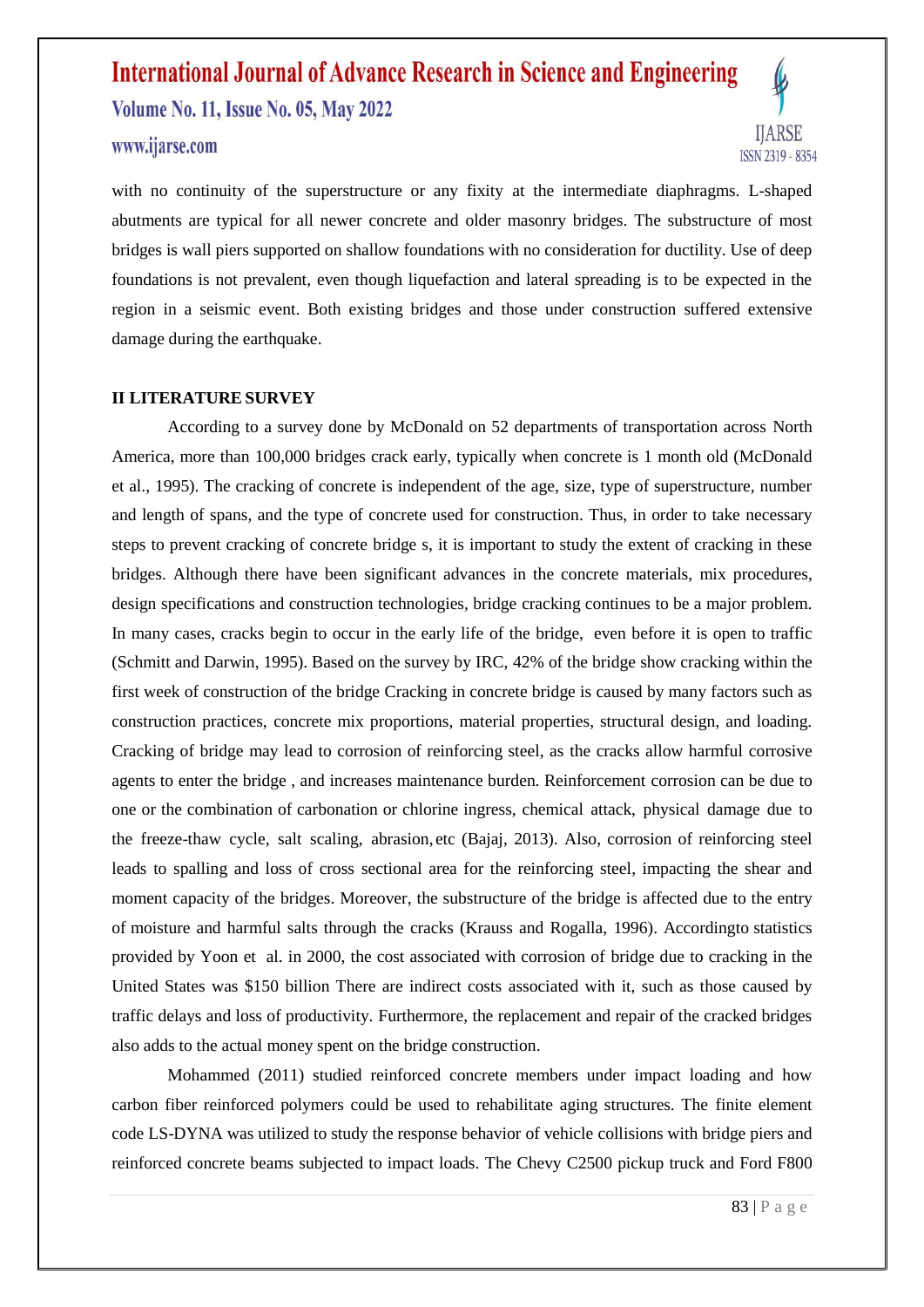#### www.ijarse.com



single-unit truck were used to impact a single hammerhead type pier in the simulations. The impact simulations were validated.Writing examined in pertinence to the goals of the present investigation. There is different investigations done by the scientists on extension wharfs. The examination on adequacy of IRC live burden on scaffold dock is finished by M.G. Kalyanshetti and C. V.Alkunte. A parametric report is done for viability of IRC live burden for different stature of dock and range of scaffold for various state of wharf is considered. Another investigation is done by Premsai T. on scaffold wharf. They have done basic examination and enhancement of extension dock utilizing ANSYS. The investigation ofextension wharf is to know the variety of relocations, stresses, amount of steel and amount of cement. A parametric investigation of solid projection connect is finished by JiminHuan and Carol K. In this a parametric report was directed to broaden the consequences of a test program on a solid indispensable projection (IA) connect in Rochester, MN to other fundamental projection spans with various structure factors including heap type, estimate, introduction, profundity of fixity, and sort ofencompassing soil, fixity of the association between the projection heap top and projection stomach, connect range and length, and size. Seni ALFIO, thought about live loads utilized in expressway connect plan in North America and Western Europe. He had talked about for the most part three points. - Provisions for live burden in U.S, Canada, Great Britain and France. - Quantitative correlation of minutes and responses for various cases. - Qualitative correlation of determinations with respect to theirstraightforwardness and simplicity of utilization. He found that the benefits of stacking from AASHO (American Association of State Highway and Transportation Officials) code and French loadings are near one another in spite of the fact that stacking design are extraordinary. Among all loadings, AASHO and CSA loadings demonstrate the lower esteems. Seni Found a few varieties quantitatively in regards to the accompanying. - For piece connect, contrast is 25% to 40% - For basically upheld shafts, minute changes from 32% to 110% and response shifts from 51% to 148%. - For constant two range braces, positive minutes differ from 20% to 93% and response on center help from 84% to 120%. Europe and North America both are profoundly.

#### **III BRIDGE VISUALIZATION AND CRACKS**

The structure which is made upon the river or a gap without closing the way beneath is known as a bridge. it is required for the passage of roadways, railways and carriage way. In the beginning men used the fallen trees or wooden logs for making bridges overthe river or gap.

#### **Components of Bridges**

#### **Superstructure:**

The part of the bridge on which the loads are directly applied is called the superstructure. slabs. Beam Girders and Trusses are example of the superstructure.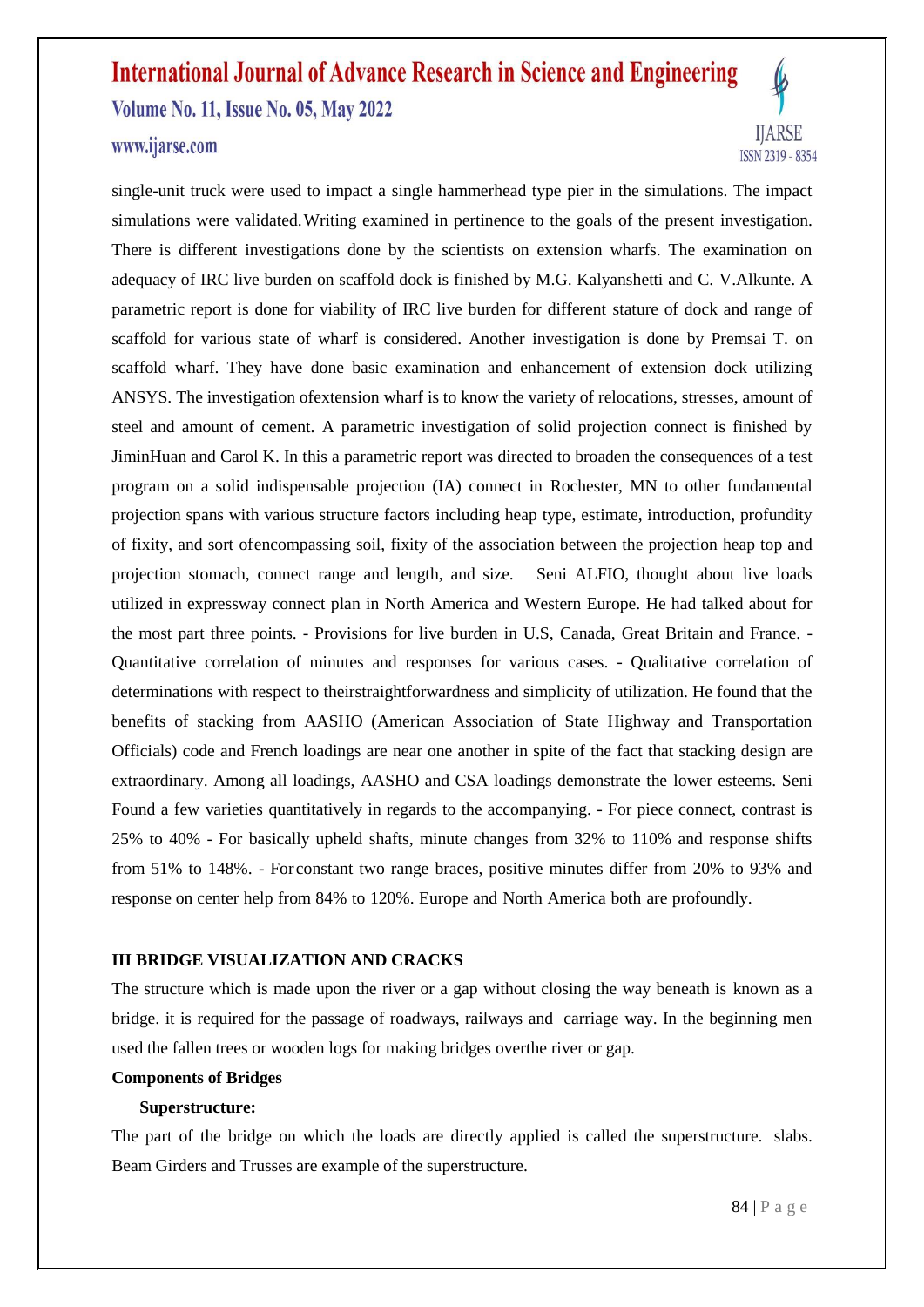#### www.ijarse.com



**Substructure:** The portion of the bridge structure below the level of bearing and above the foundation is called as sub-structure. Piers and Abutments are called sub- structure.

**Pier and Abutment Cap:** The pier or abutment cap is the block resting over the top of the pier or the abutment. It provides the immediate bearing surface for the support of the superstructure at the pier or abutment location, and disperses the loads from the bearings to the substructure evenly.

**Piers:** Piers are the structures located at the ends of bridge spans at the intermediate points between the abutments. The function of the pier is two-fold: to transfer the vertical loads to the foundation and to resist all horizontal forces and transverse forces acting on the bridge.

**Abutment:** An abutment is the substructure which supports one terminus of the superstructure of a bridge and at the same time, laterally supports the embankment which serves as an approach to the bridge.

**Bearing:** Bearings are provides in bridges to transmit the load from the superstructure to the substructure in such a manner the bearing stresses induced in the substructure are within permissible limits.

**Footing/foundation:** The part of the bridge which is in direct contact with the earth and transmits all the loads directly to the earth is called the footing/foundation.

**Wing wall:** Wing walls are provided at both ends of the abutments to retain the earth filling of the approaches. The soil and fill supporting the roadway and approach embankment are retained by wing walls, which can be at right angles to the abutment orsplayed at different angles.

Bed block: A reinforced concrete bed block resting over the top of the piers & abutments is generally provided to evenly distribute the dead and live loads on the pier and abutments.

**Superelevation:** Super elevation is tilting the roadway to help offset centrifugalforces developed as the vehicle goes around a curve. Along with friction it keeps a vehicle from going off the road. Super elevation is required on curved path.

Camber: Camber is the cross slope provided to the road surface in the transverse direction to drain off the rain water from the road surface. Cracking in reinforced concrete structures of various types can be divided into two main groups:

1 - Non-structural cracks2 **Structural cracks**

In early-stage charisma and charisma into the fresh concrete is plastic and the mold is of concrete road Can be pointed out that the following three categories:

- 1) Shrinkage cracking
- 2) Cracking due to reinforcement corrosion
- 3) Cracking due to drying during the curing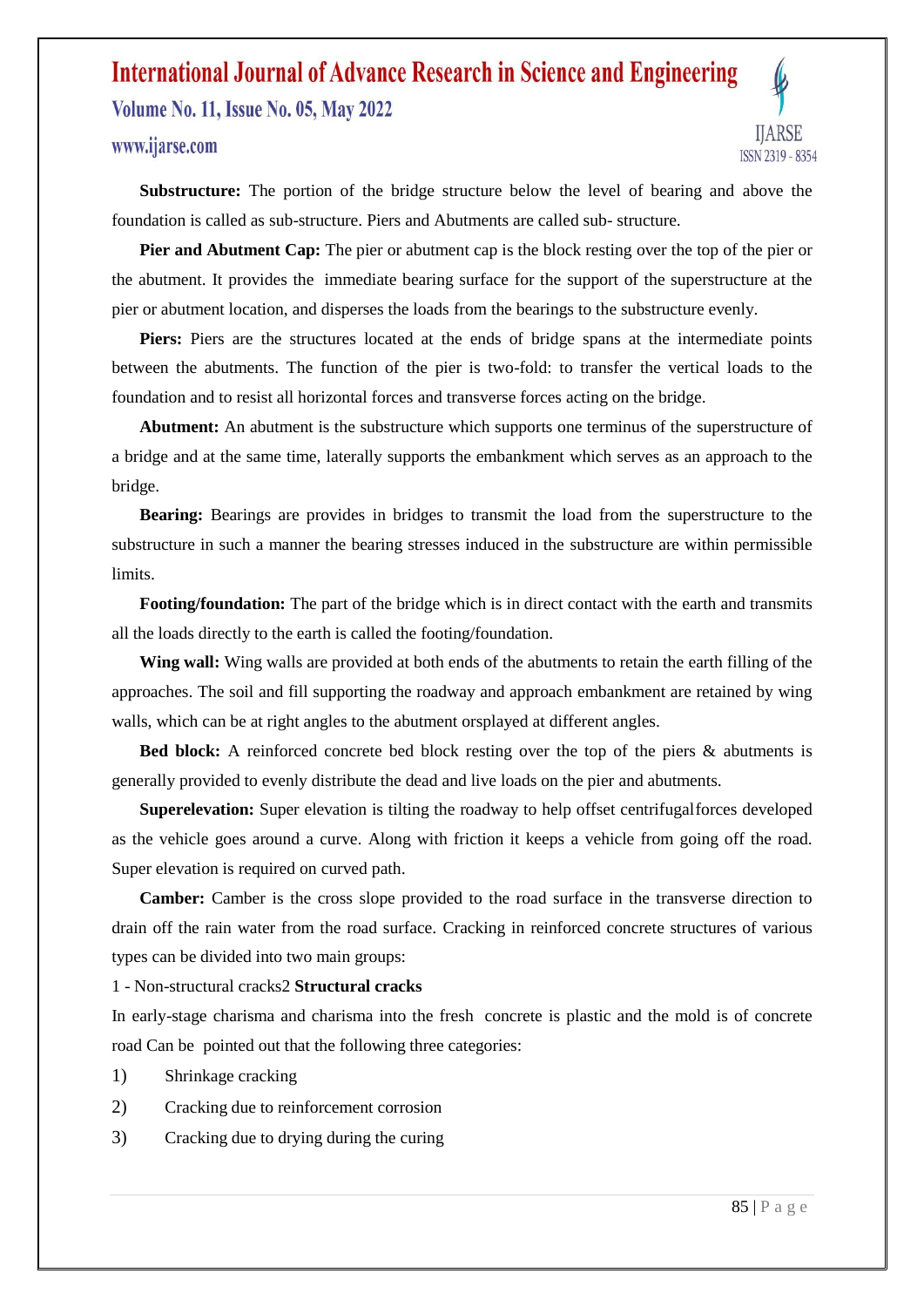**Volume No. 11, Issue No. 05, May 2022** 

www.ijarse.com

### IJARSE ISSN 2319 - 8354

#### **Inspection of bridge and approaches**



#### **CONSTRUCTION CONTROLS AND LAYOUT**

#### **Horizontal Controls:**

To ensure the bridge lines up correctly with the approach roadways, the initial surveyand layout establishes one or more centerlines to guide the construction of the bridge.

The important centerlines to check include:

1. The centerline of construction (sometimes referred to as baseline of construction orsurvey line)

- 2. The centerline of structure
- 3. The centerline of roadway

4. The centerline of bearing (may also be called centerline of Pier)

#### **Vertical Controls:**

 To maintain the proper grade of a bridge and the elevation of the various bridge components, all construction is required to be referenced to benchmarks.

 Benchmarks guide all elevation measurements from structure excavation and piledriving to pouring the bridge .

 Benchmarks for bridges are established during the bridge layout and their locationsare usually noted on the layout sheet.

 At least one benchmark on each side of the bridge is required to be checked foraccuracy before construction begins.

 If a benchmark is on a structure that is to be moved, a temporary benchmark is established and protected at a site convenient to the new bridge.

As soon as a footing or other permanent part of the new structure is poured, the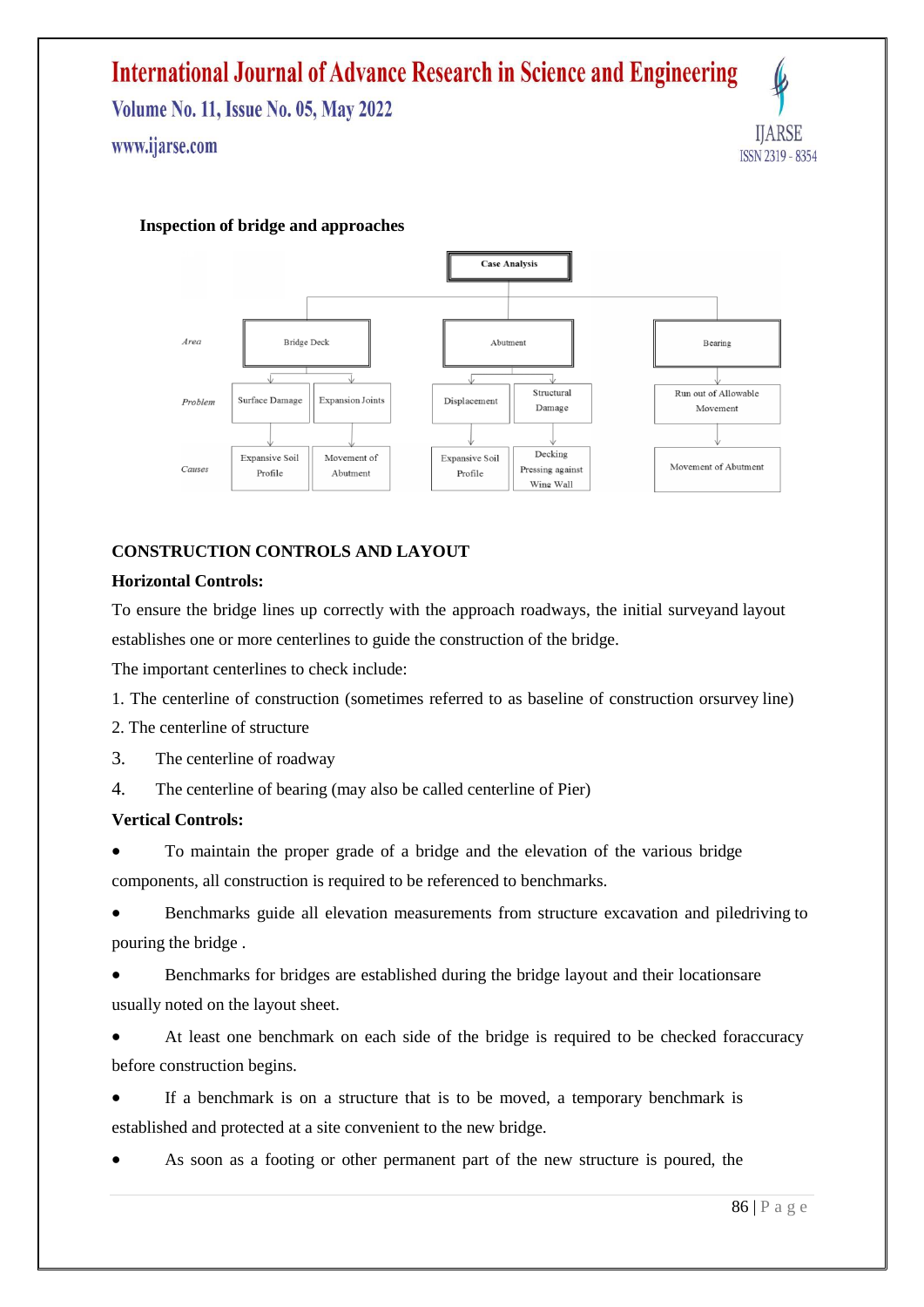**Volume No. 11, Issue No. 05, May 2022** 

#### www.ijarse.com



temporary benchmark is transferred to the new structure.

#### **FOUNDATION:**

The next step is building the foundation. The foundation rests on the PCC which acts asthe rigid impervious bed to the foundation. The formwork and centering is done on the PCC. Then the cover blocks are placed on the PCC. The cover blocks are used for maintaining the level of reinforcement that will be used. The reinforcement at will be placed on the cover blocks and then the concreting is done. The concrete is vibrated by vibrators so that the concrete attains uniformity. The curing is carried out up to requirednumber of days.

**GIRDER:** Then is girders are casted in the site. The slab is constructed after the girders attain suitable strength

**ABUTMENTS:** The abutments are constructed at the ends of the bridge where the approach roadway joins the bridge. These abutments act as retaining walls and also pierto the bridge.

Geotechnical Investigation

In order to ascertain the causes of the failures, geotechnical analyses and investigations were carried out. Independent soil investigation was carried out after the failure withthe following

#### **REMEDIAL PLANNING**

The remedial treatment of a bridge structure must first be analyzed by the investigation of the problems at hand. Through the case study of the bridge, these problems have been identified and potential solutions are generated. Combining the broad base of knowledge, the system for the remedial works of bridge abutment movement has been created.

|          | Problem: Abutment movement<br>Surface damage to approach          |                                              | Remove expansive soils and replace with new<br>fill |
|----------|-------------------------------------------------------------------|----------------------------------------------|-----------------------------------------------------|
|          |                                                                   | <b>Load Reduction</b>                        | Vertical drainage                                   |
| Cause:   | <b>Expansive soil Profile</b>                                     |                                              | <b>Compressible inclusion</b>                       |
| Problem: | Bearings run out of<br>movement<br><b>Expansion</b> joints closed | <b>Allow for Greater</b><br>Movement         | Increase expansion gap sizes                        |
|          |                                                                   |                                              | <b>Install large bearings</b>                       |
| Cause:   | Movement of abutment                                              | <b>Increase Load</b><br><b>Resistance of</b> | Increase abutment and headstock size                |
|          |                                                                   | <b>Structure</b>                             | Use anchorage systems                               |
|          | Problem: Structural damage                                        |                                              |                                                     |
|          |                                                                   | <b>Local Repairs</b>                         |                                                     |
| Cause:   | Movement of abutment                                              |                                              |                                                     |

**Fig : Problems, causes and remedial options for bridge abutment movement.**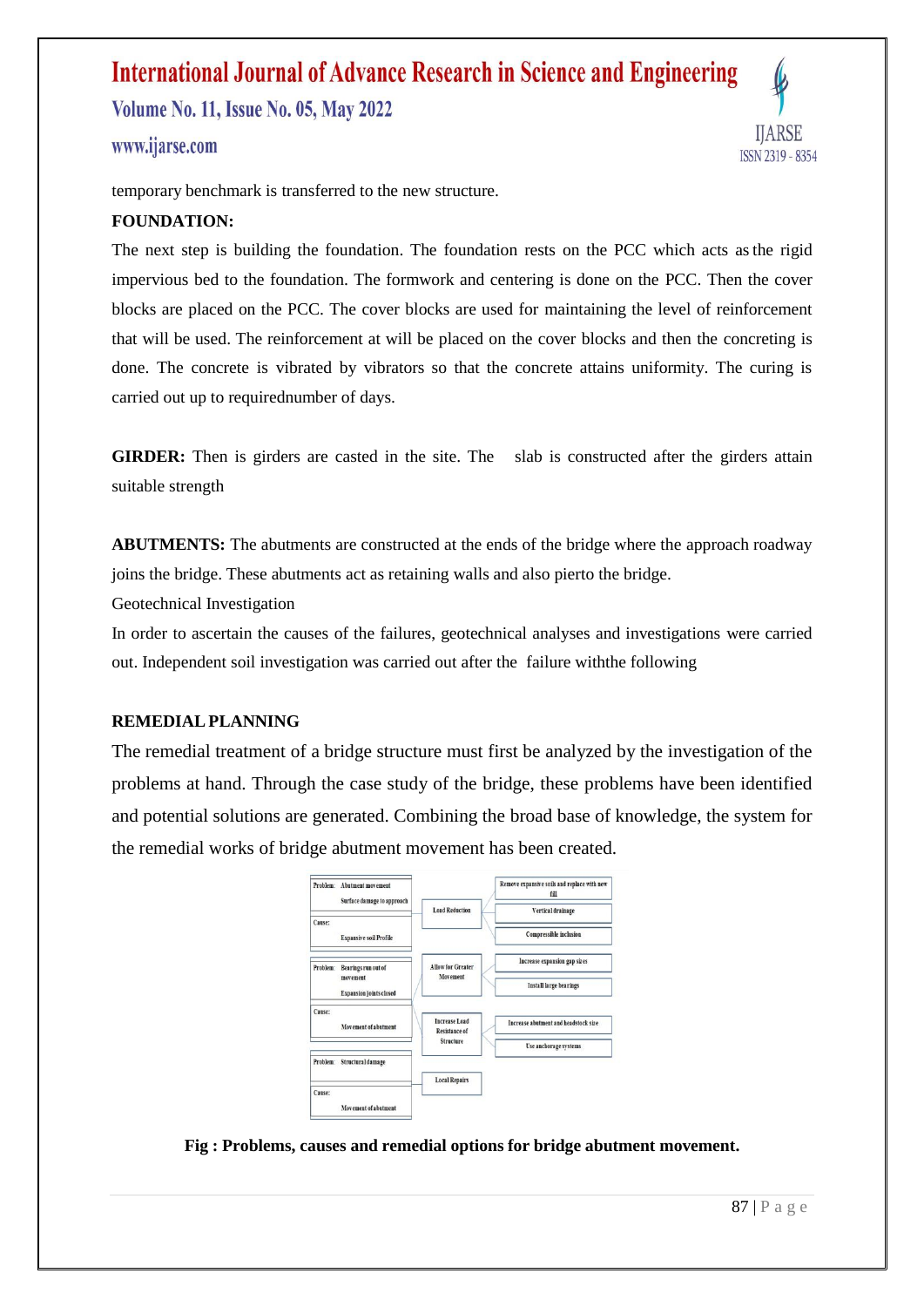**Volume No. 11, Issue No. 05, May 2022** 

#### www.ijarse.com





#### **COLUMNS BY CONCRETE JACKETING**

#### **Decision analysis**

Numeric scoring models such as Weighted Constraint Matrix have been developed to allow multiple constraints to be used for concept feasibility studies. These models can combine economic evaluation output with technical and subjective constraint to create adecision making environment that is more holistic (and realistic) in nature.

#### **PIERS**

Piers are an integral part of the load path between the superstructure and the foundation. Piers are designed to resist the vertical loads from the superstructure, as well as the horizontal superstructure loads not resisted by the abutments. The magnitude of the superstructure loads applied to each pier shall consider the configuration of the fixed and expansion bearings, the bearing types and the relative stiffness of all of the piers. The analysis to determine the horizontal loads applied at each pier must consider the entire system of piers and abutments and not just the individual pier. The piers shall also resist loads applied directly to them, such as wind loads, ice loads, water pressures and vehicle impact.

#### **Bottom of Footing**

Elevation The bottom of footing elevation for piers outside of the floodplain is to be a minimum of 4" below finished ground line unless the footings are founded on solid rock. This requirement is intended to place the bottom of the footing below the frost line. A minimum thickness of 2"-0" shall be used for spread footings and 2"-6" for pile-supported footings. Spread footings are permitted in streams only if they are founded on rock. Pile cap footings are allowed above the ultimate scour depth elevation if the piling is designed assuming the full scour depth condition. The bottom of footing elevation for pile cap footings in the floodplain is to be a minimum of 6" below stable streambed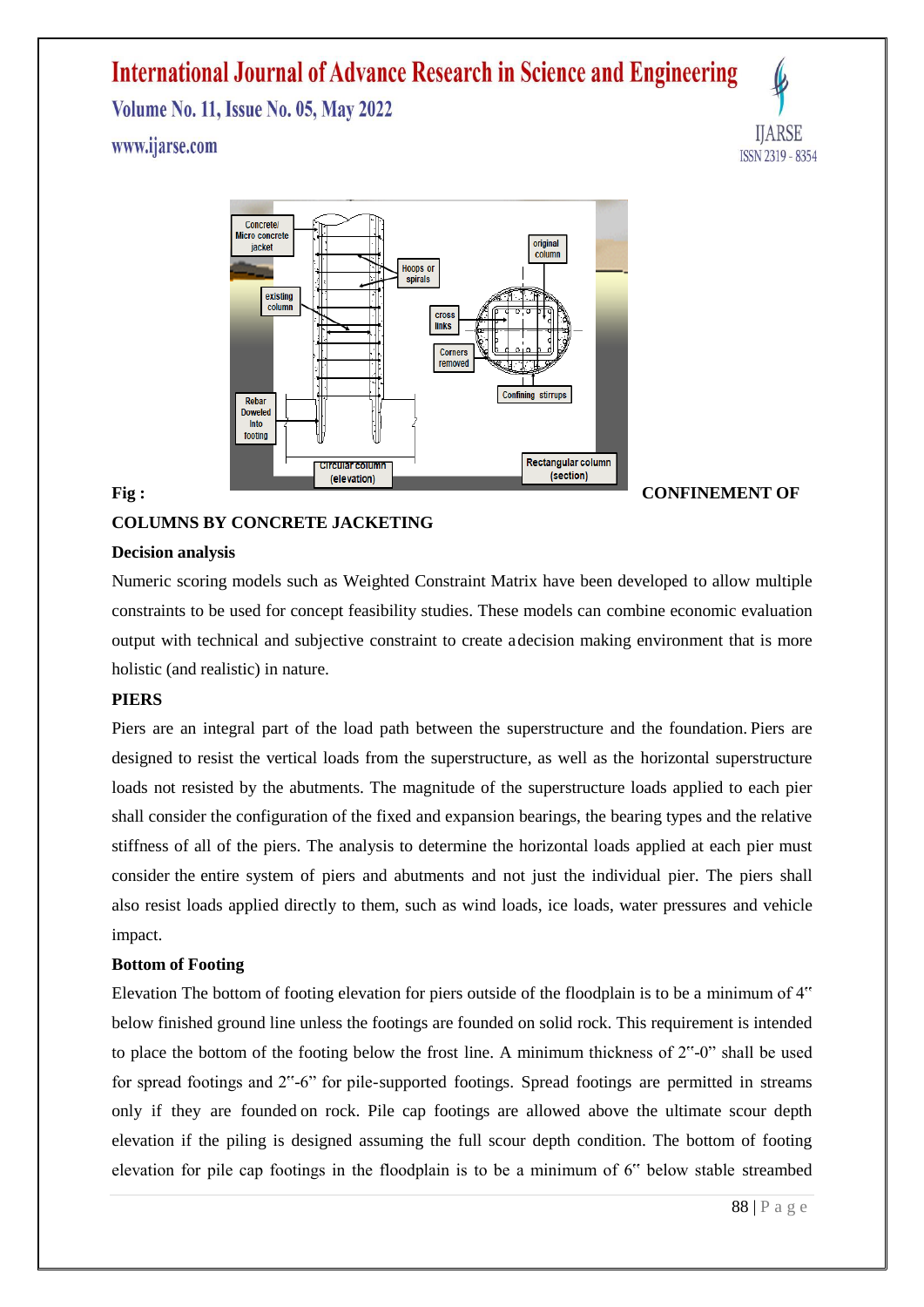#### www.ijarse.com



elevation. Stable streambed elevation is the normal low streambed elevation at a given pier location when not under scour conditions. When a pile cap footing in the floodplain is placed on a concrete seal, the bottom of footing is to be a minimum of 4" below stable streambed elevation. The bottom of concrete seal elevation is to be a minimum of 8" below stable streambed elevation. These requirements are intended to guard against the effects of scour.

#### **Solid Single Shaft / Hammerheads**

Strong single shaft docks are utilized for a wide range of intersections and are point by point on Standards for Hammerhead Pier and for Hammerhead Pier – Type 2. The decision between utilizing a multicolumn wharf and a strong single shaft dock depends on financial matters and style. For abnormal state connects, a strong single shaft wharf is commonly the most conservative and appealing dock type accessible. The greatness of this dock type gives a huge parallel burden ability to oppose the to some degree flighty powers from gliding ice, trash and growing ice. They are appropriate for use on real waterways nearby sending channels without extra wharf security. At the point when utilized neighboring railroad tracks, crash dividers are not required. In the event that a cofferdam is required and the upper segment of a solitary shaft dock stretches out over the cofferdam, a discretionary development joint is given 2' over the ordinarywater rise. Since the cofferdam sheet heaping is evacuated by extricating vertically, any overhead block counteracts expulsion and this discretionary development joint enables the contractual worker to expel sheet heaping before continuing with development of the overhanging parts of the wharf. A hammerhead dock will not be utilized when the intersection between the top and the pole would be not exactly the top profundity better than average water. Hammerhead docks are not viewed as stylishly satisfying when the pole presentation above water isn't noteworthy. A possible option in this circumstance would be a divider type strong single shaft dock or a multi-section wharf. On a divider type wharf, both the sides and closures might be inclined whenever wanted, and either around, square or calculated end treatment is worthy. Whenever put in a conduit, a square end type is less attractive than a round or calculated end.

#### **Buoyancy**

Buoyancy, a component of water load WA, is specified in LRFD [3.7.2] and is taken as the sum of the vertical components of buoyancy acting on all submerged components. The footings of piers in the floodplain are to be designed for uplift due to buoyancy. Full hydrostatic pressure based on the water depth measured from the bottom of the footing is assumed to act on the bottom of the footing. The upward buoyant forceequals the volume of concrete below the water surface times the unit weight of water. The effect of buoyancy on column design is usually ignored. Use high water elevation when analyzing the pier for overturning. Use low water elevation to determine the maximum vertical load on the footing.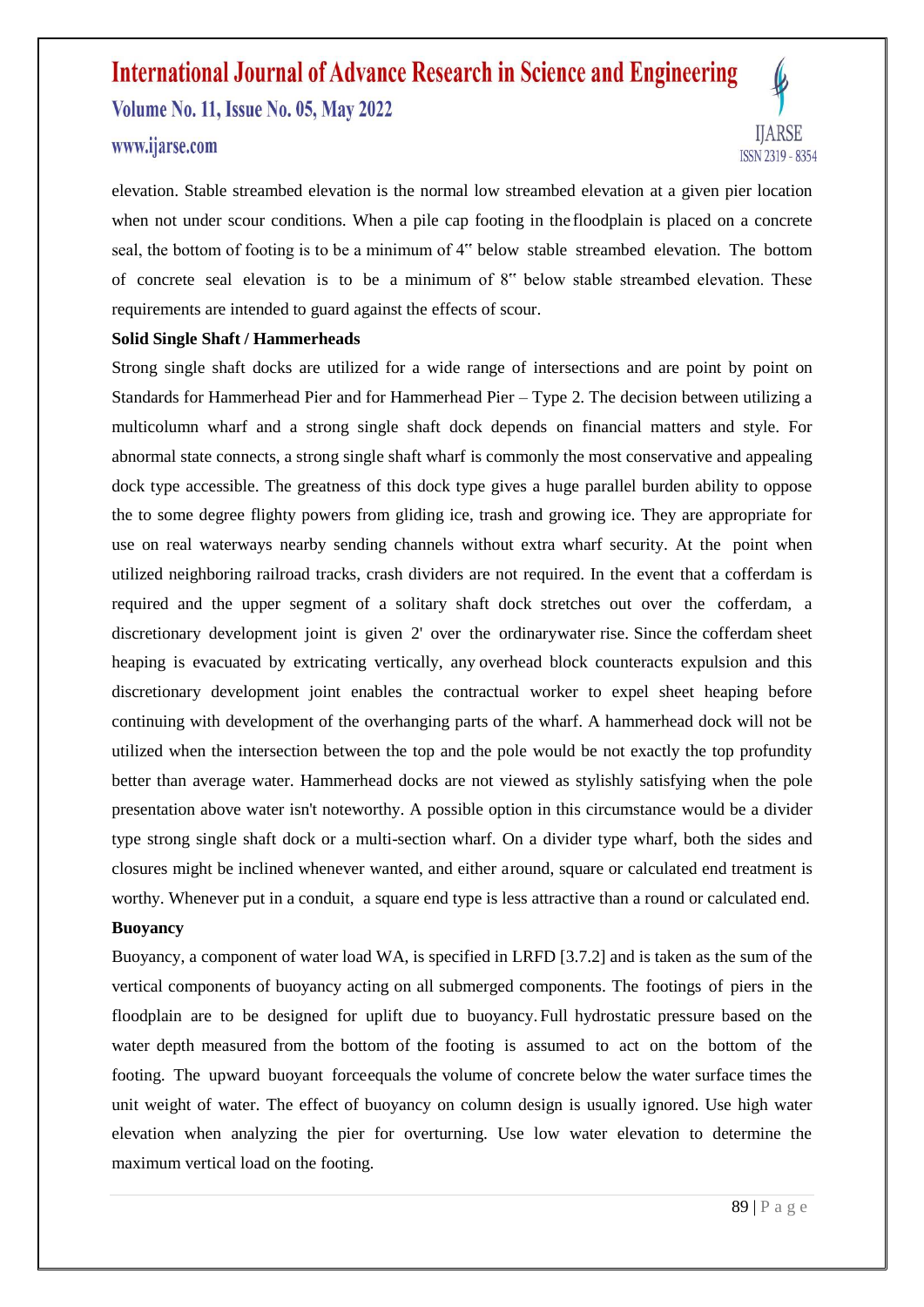**Volume No. 11, Issue No. 05, May 2022** www.ijarse.com





#### **Typical simplistic options For abutment:**

Typical simplistic engineering solutions come to mind when the analysis of the Problem of abutment movement is conducted. As the bridge abutment moves, Damage to localized parts of the structure takes place. From an engineering Perspective, the simplest remedial option comes from the local repairs conducted. Although this would do nothing to actually prevent the movement, local repairs can Be used in the short term as as top gap measure in order to buy time while discussion of a permanent remedy is carried out.

#### **Vertical drains**

Design of structures on soft compressible soils has created various problems for Engineers. Construction without some sort of ground improvement can lead to negative consequences due to the unpredictable long-term settlement of soil components. Vertical drains are primarily used to increase the rate of settlement of thefoundation soil of a structure, but also are used to control high pressure gradients or high pore water pressures. There are various systems for drainage including aggregate filters and synthetic filter materials, as well as pipes and other conduits.

#### **CONCLUSION**

This project analyzes the design and behavior of bridge abutments and bridge s when subjected to lateral movement. Theoretical analysis states that the bridge abutment itself should be adequate to withstand the lateral pressures imposed, however,investigation into bridge. Abutment movement has the potential to cause substantial damage to the bridge structure, resulting in high costs of repair and maintenance. The research undertaken has led to the conclusion that abutment movement is a problem of largely unknown quantity and despite investigation, movements may still occur unanticipated. However, these movements can be addressed and rectified through the use of specific actions. The results of the case study highlighted that the problems identified in surrounding soils, road approaches, bridge abutment, and expansion and bearing joints are interconnected. As the soil profile